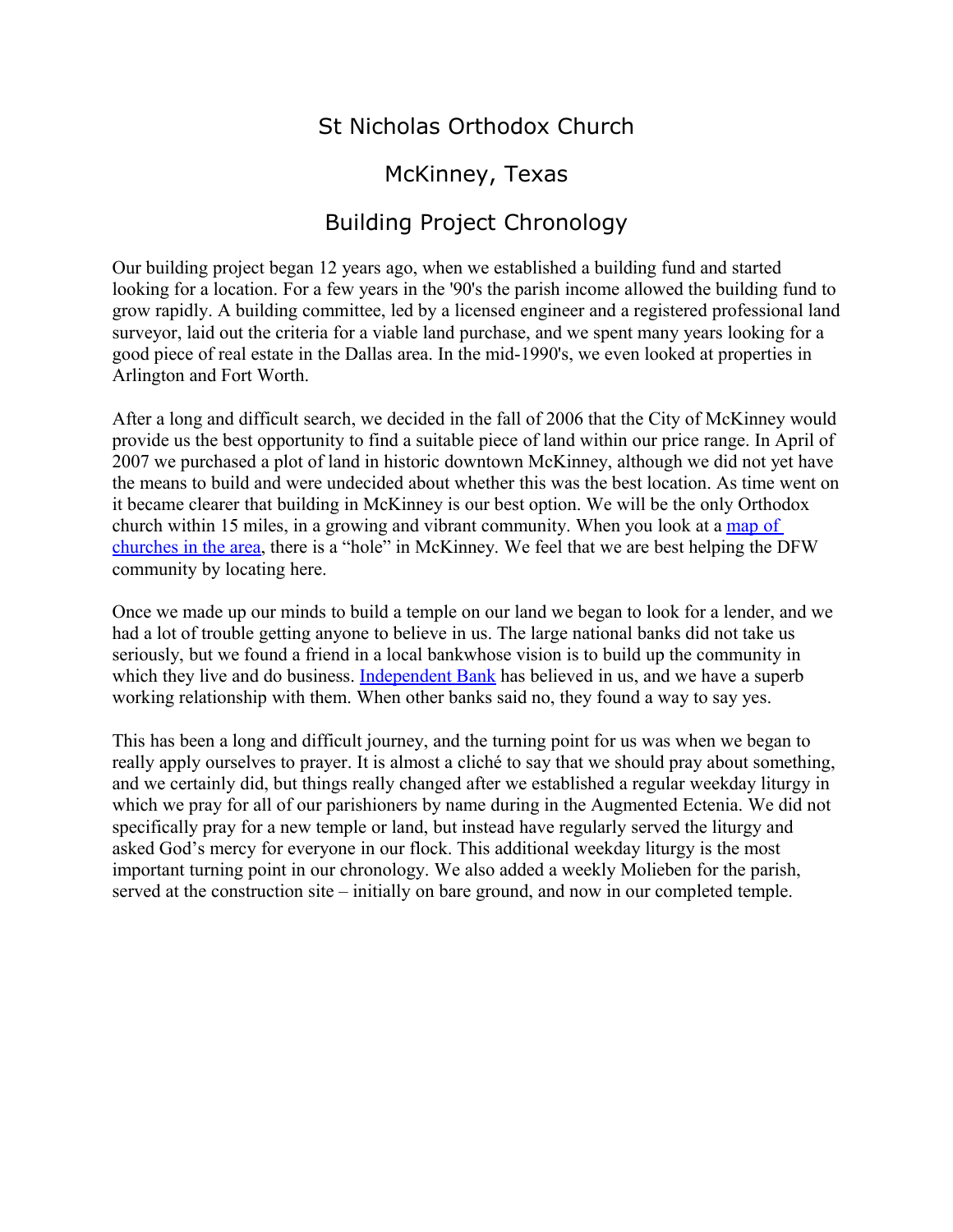# **Timeline**

## **1994**

Deacon Seraphim Holland becomes a resident of Texas on the very day of the glorification of St John Maximovitch. Fr Seraphim had been asked by Bishop Hilarion (now our Metropolitan) to come to Texas to become the pastor of a small mission in Dallas that had been faithfully holding reader's services. We immediately began holding reader's vigils on Saturday night, with typica and a meal on Sunday.

### **1995**

Fr Seraphim ordained to the priesthood.

## **1997**

Building Fund established. Search for a land or a suitable property begun.

### **2007**

Land purchased in McKinney.



### **January, 2008**

On the week after Nativity we began our weekly weekday liturgies. This was made possible because Fr Seraphim no longer was working full time. The highlight of this liturgy is that we pray by name for everyone in the parish during the Augmented Ectenia.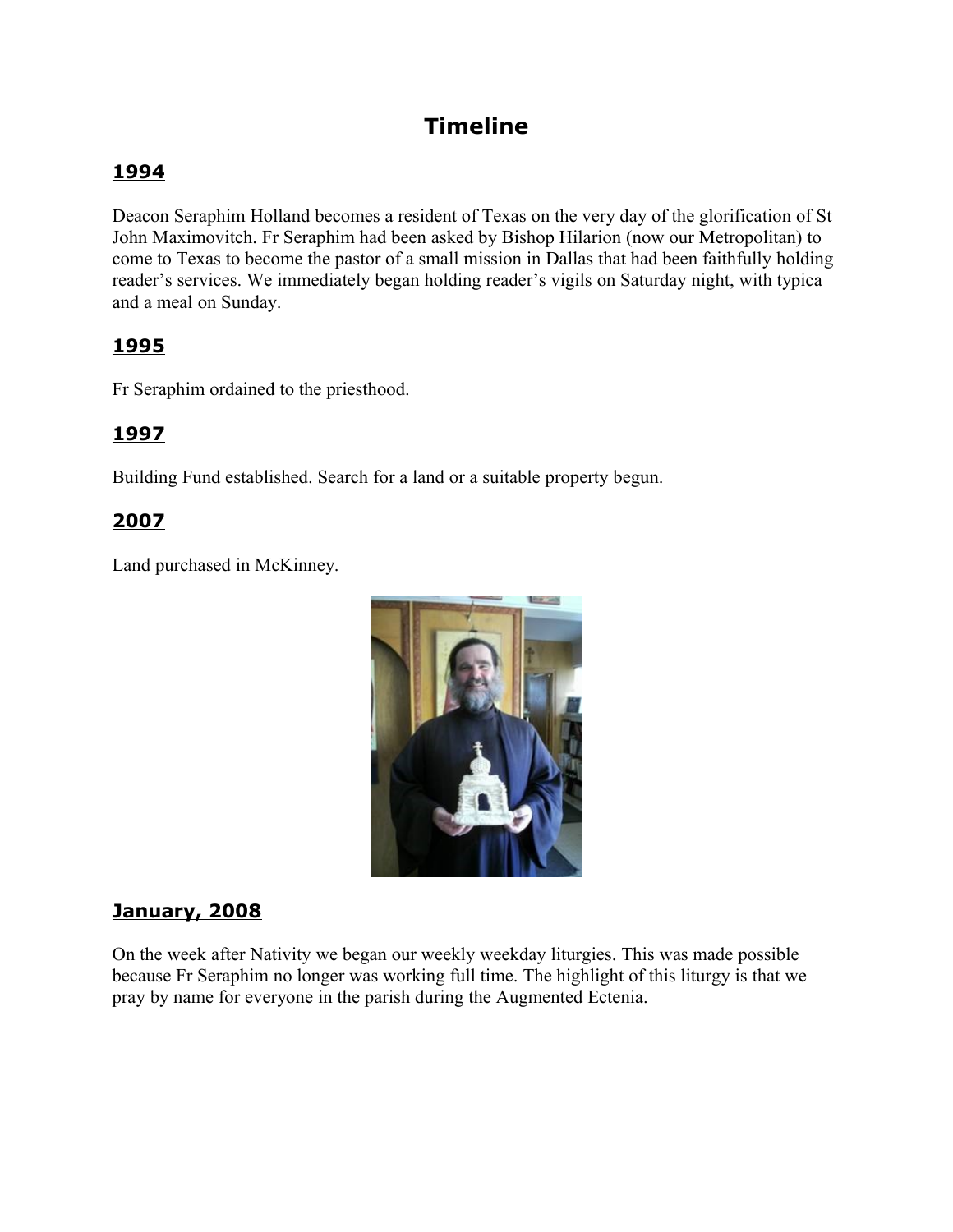### **February, 2008**

Architect /Designer selected: [Tim Bonner and Associates.](http://www.bonnerassoc.net/)

Design is based on the "Raising of St. Lazarus", the oldest wooden temple in Russia.



Dr McBride, retired professor of Architecture University of Texas at Arlington helped us immensely during this design phase. He is Sub-Deacon at Holy Trinity Greek Orthodox Church.

Builder/Consultant selected: **Anderson & Sargent Builders**. They are one of the first "LEED" (Leadership Energy Efficient Design) builders in the area.

#### **March, 2008**

Cross erected on the Sunday of the Cross  $(3<sup>d</sup>$  Sunday of Great Lent).

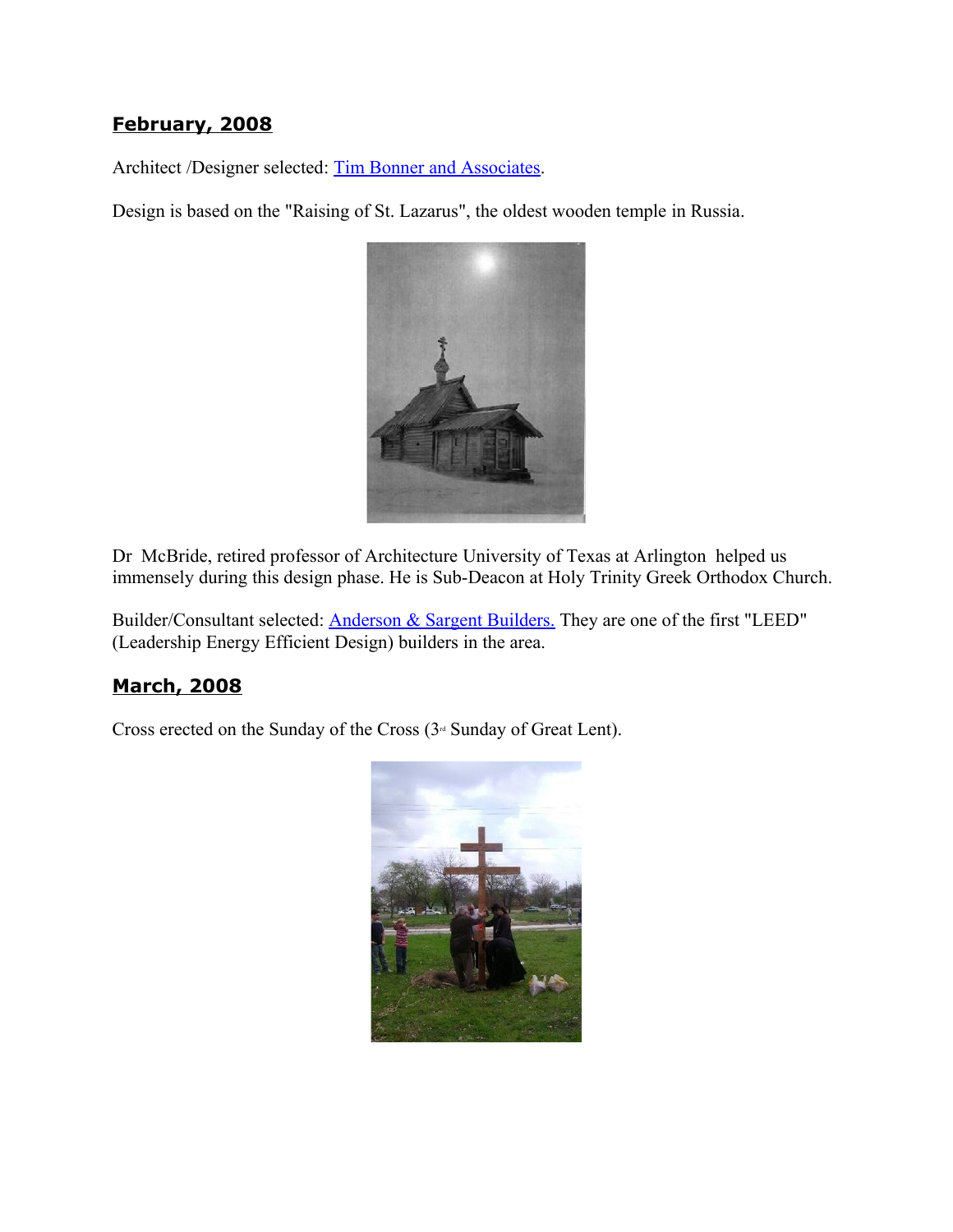#### **May, 2008**

Outdoor Divine Liturgy on the land on St. Thomas Sunday (April 21/May 4), with a picnic afterwards.



#### **June, 2008**

Attempts to get a building loan begun. During discussion with **Independent Bank**, our eventual lender, it became apparent that we needed to account for a more substantial regular income. The parish responded extremely well to our first call for pledges, increasing our income by fifty percent.

#### **September, 2008**

Loan approved.

Building plans submitted to the city of McKinney for approval.

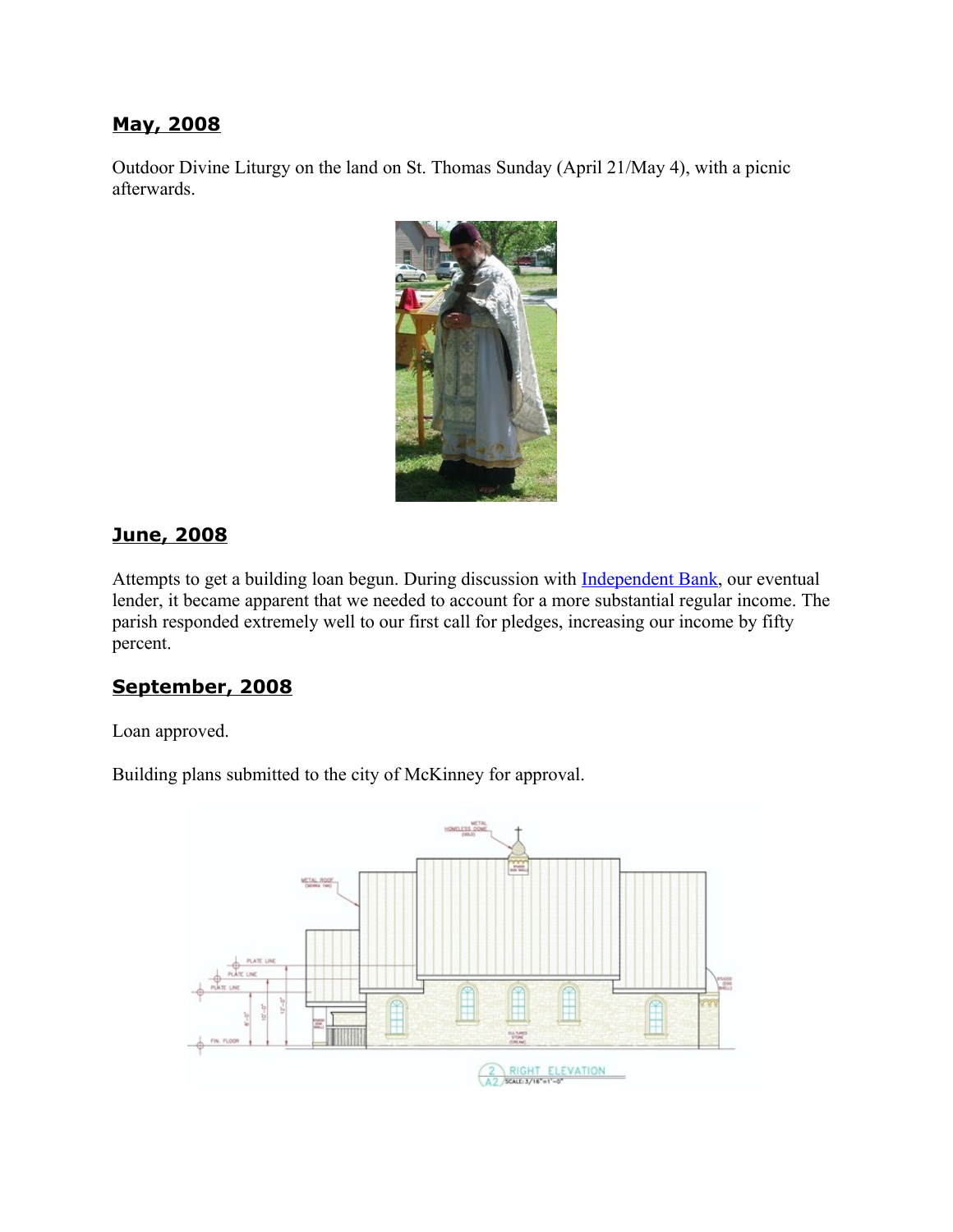#### **July, 2009**

Building permit obtained. Construction begun.

#### **August, 2009**

First fund-raising drive during construction. Letter sent appealing for benefactors, and establishment of our "benefactor diptychs," our list of benefactors for whom we pray in perpetuity.

Concrete for piers poured.



## **September, 2009**

Plumbing and Electrical wiring installed and approved.

Foundation poured.

Walls begun.

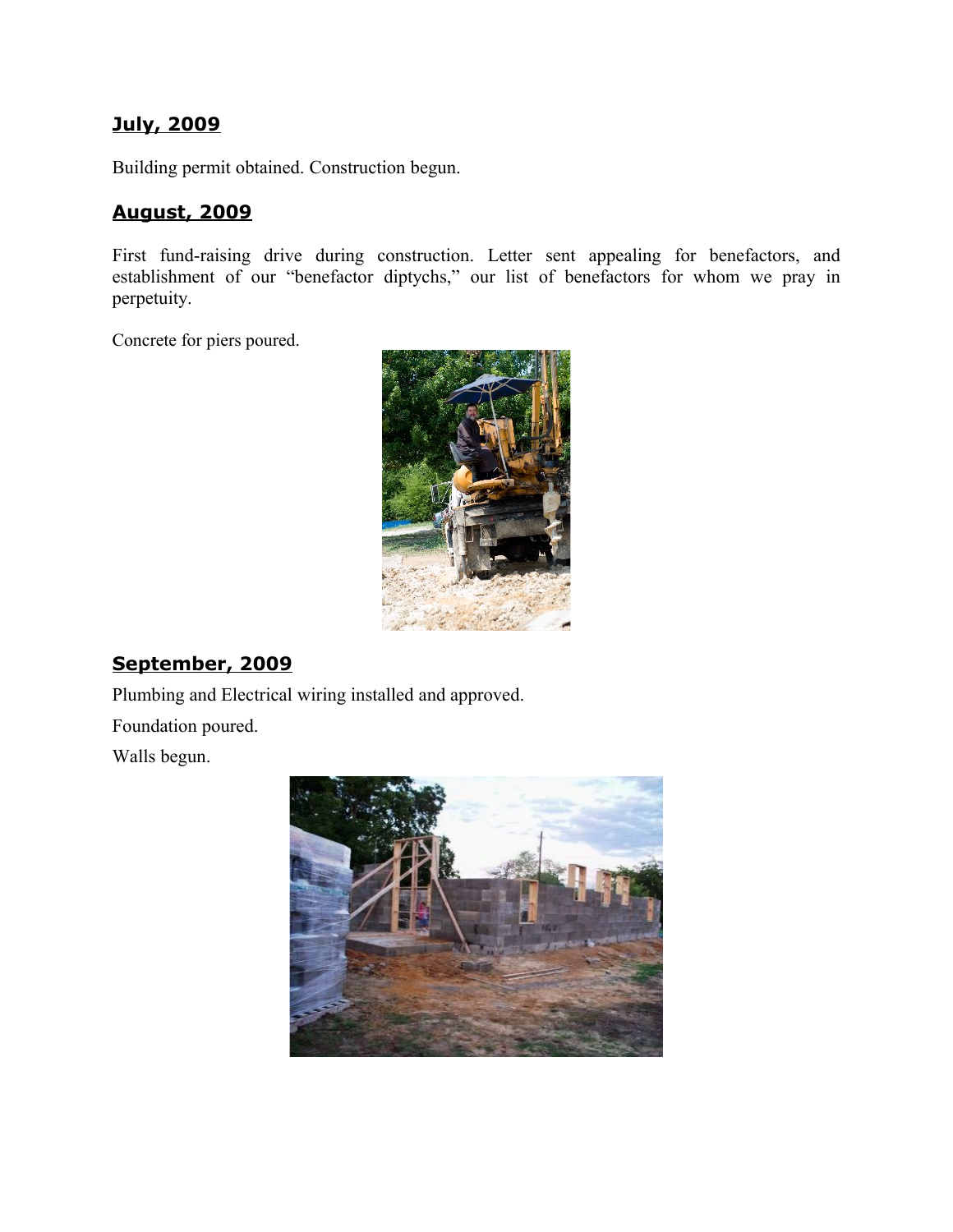

**October, 2009**

Walls nearly completed. Apse constructed.



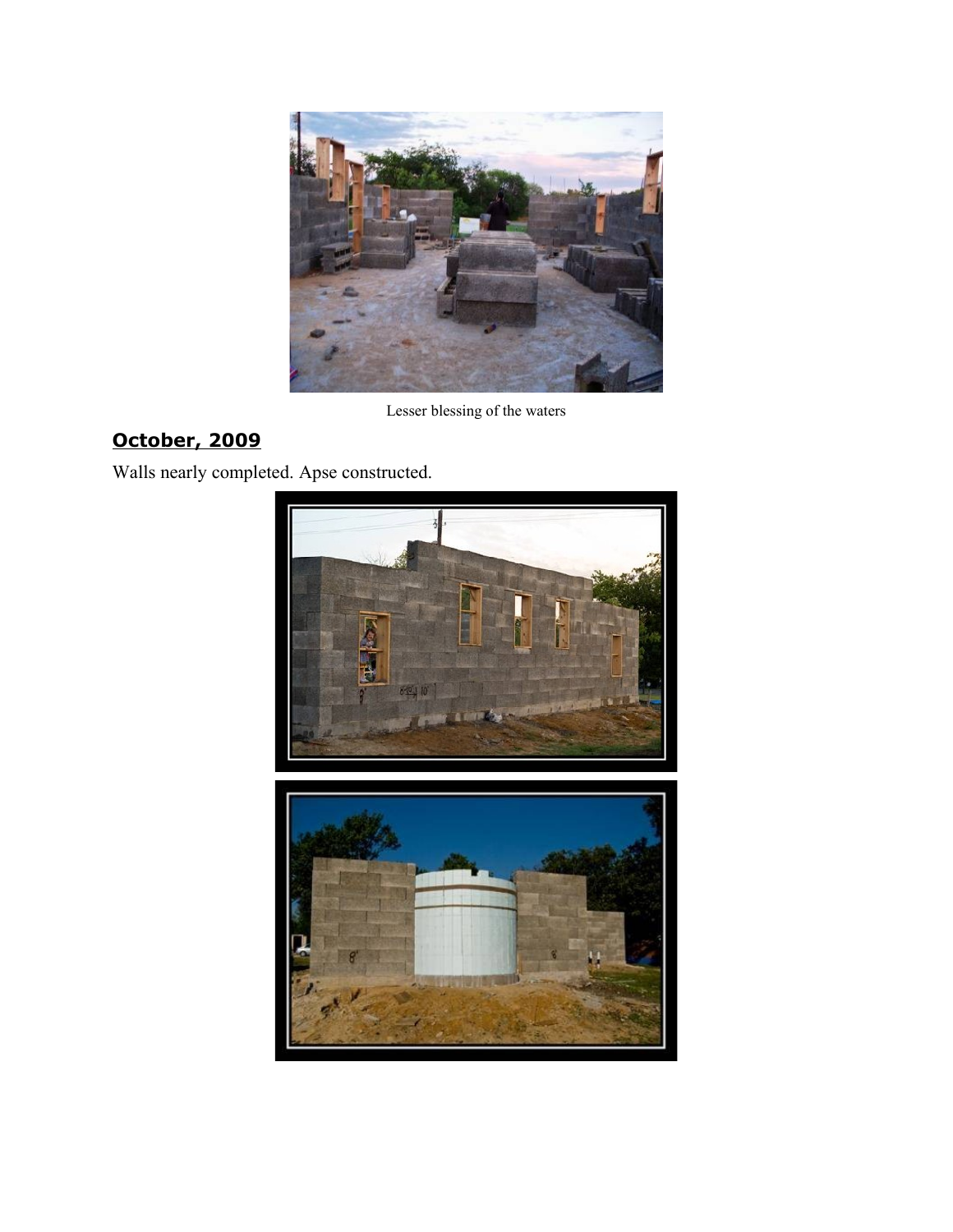Rain... Rain... Rain... We continued to pray our Moliebans and Liturgies, including our twicemonthly children's liturgy.



A homily at a children's liturgy

# **November, 2009**

Roof framing done. Plywood roof installed. Interior framing done. Solea installed.

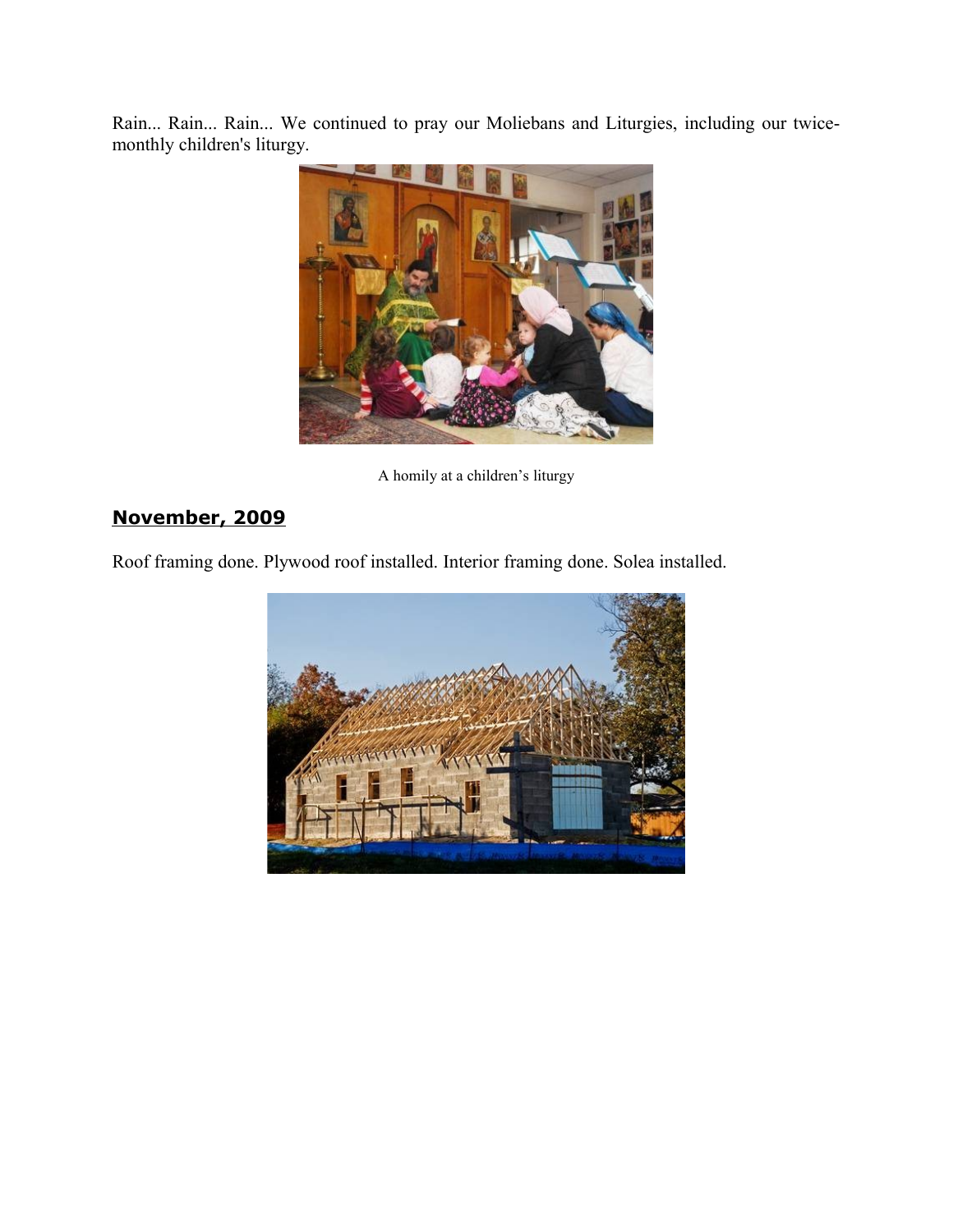

## **December, 2009**

Plumbing, Electrical and HVAC installed.

## **January, 2010**

Iconostasis and altar framing completed, with electrical. Insulation installed. Roof completed. Work begun on parking lot. Dome finished and shipped.

### **March, 2010**

Interior walls and doors. Exterior stone and stucco. Electrical and plumbing fixtures. Parking lot and sidewalks.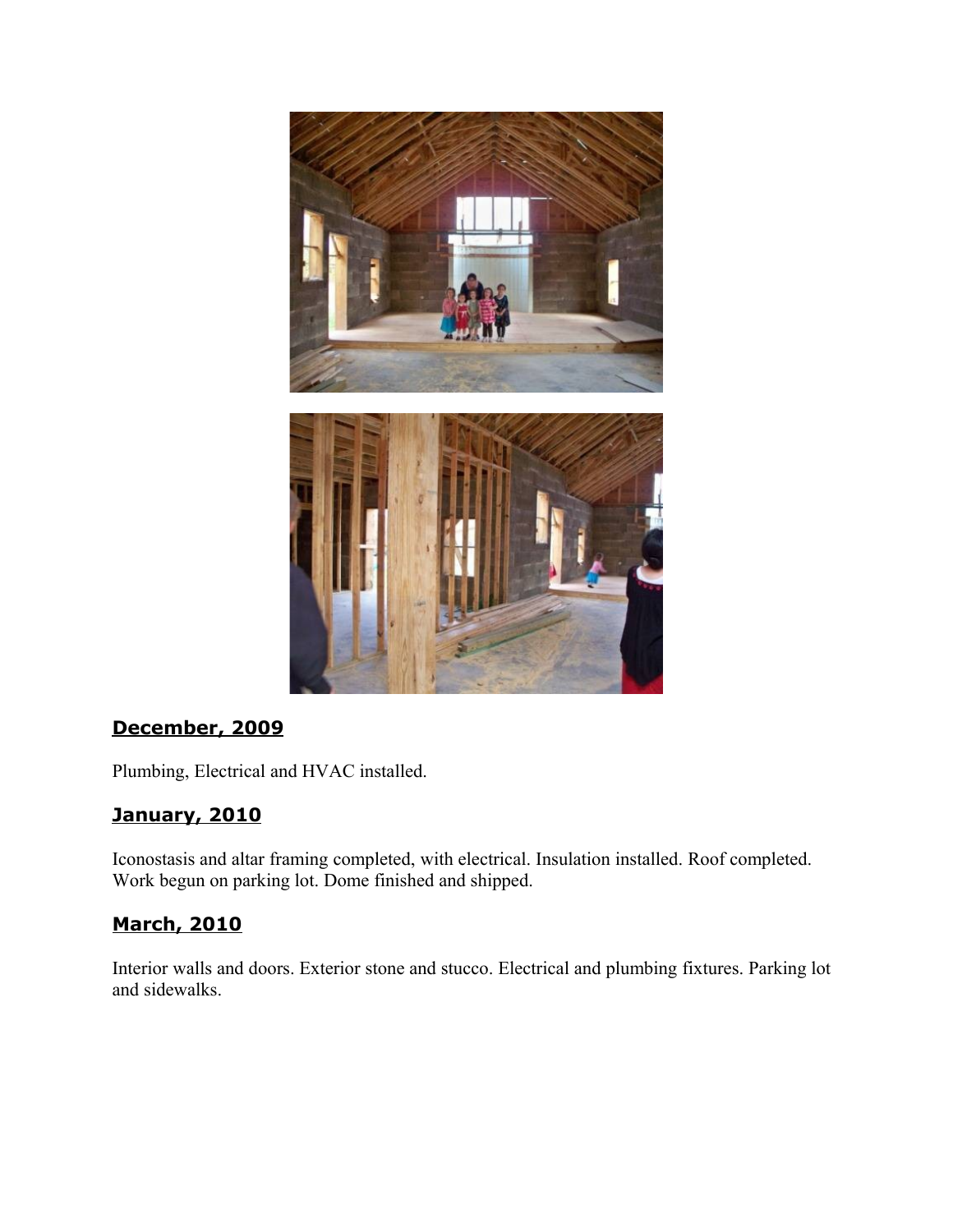

# **April, 2010**

Dome blessed. Electrical power.

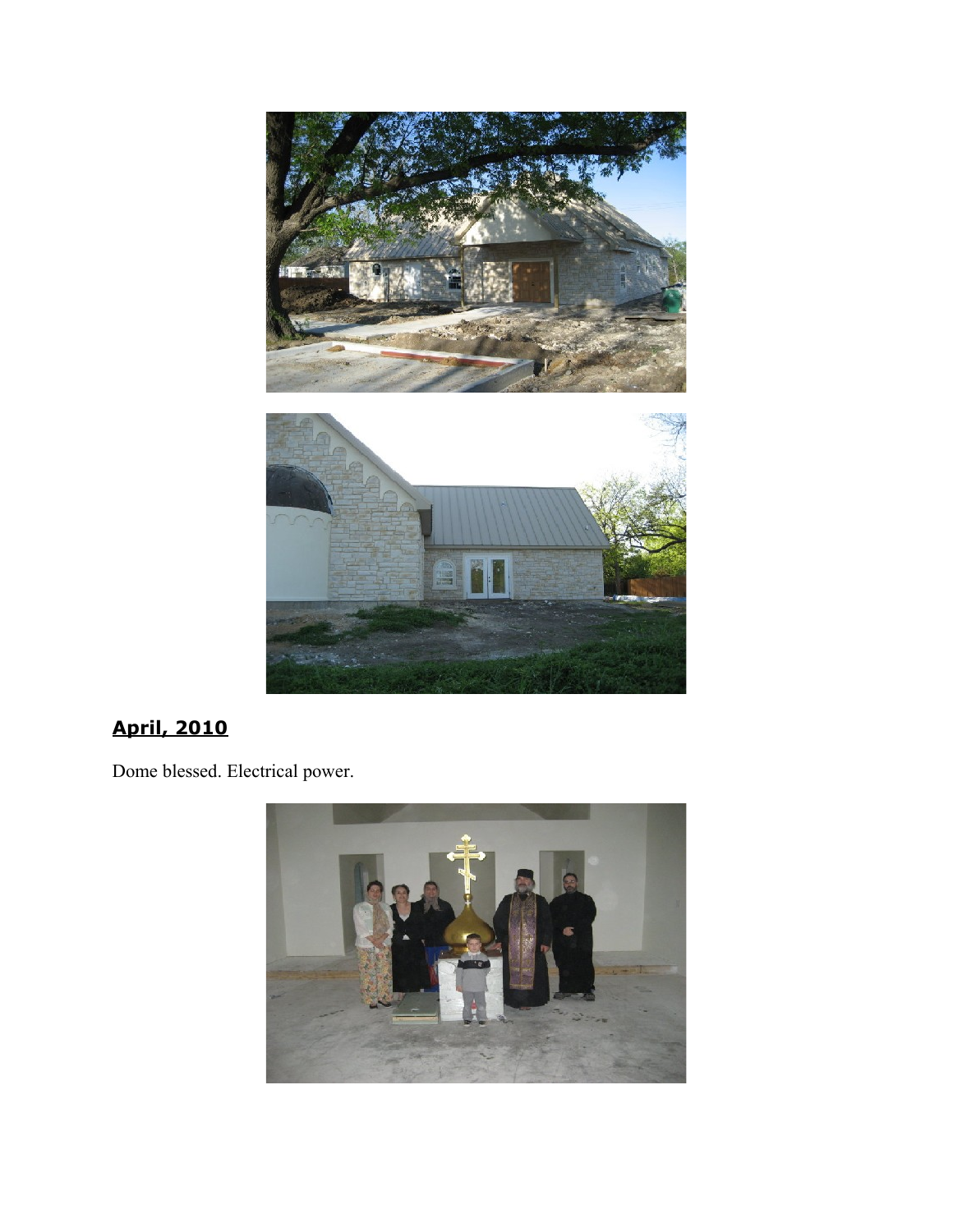# **May, 2010**

Interior and exterior complete.





# **June, 2010**

Landscaping and living fence completed. Move-in and first Liturgy.